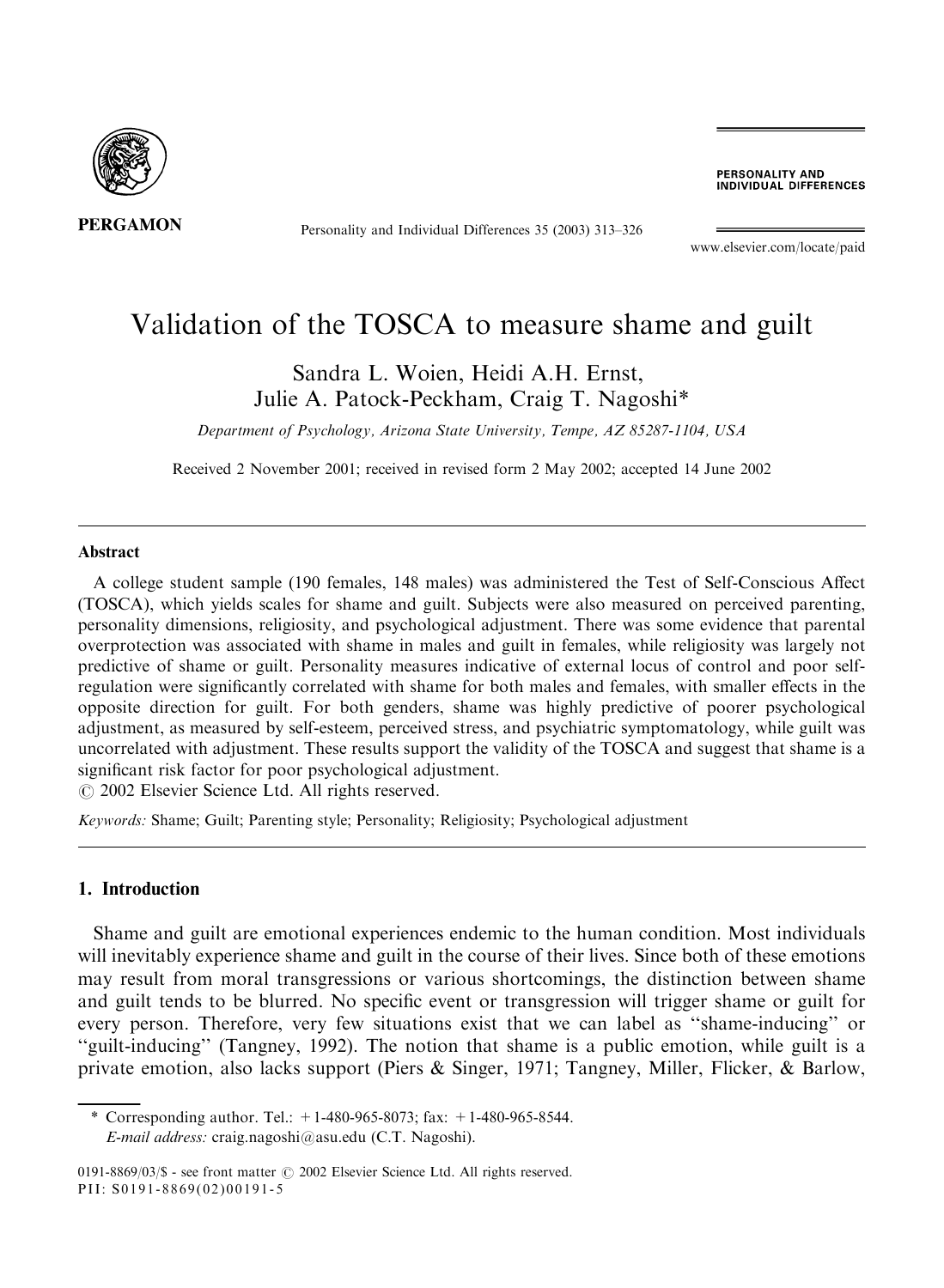1996). Thus, the difference between the effects of shame and guilt seems to depend on how individuals interpret certain events, which is a subjective quality, rather than the objective nature of the transgression or situation.

### 1.1. Shame and guilt and their relationships to psychopathology and other variables

The apposite literature suggests that shame and guilt, although they are both negative affects, are distinct emotions, and the distinction emanates from the difference in subjective interpretation (Lewis, 1971, 1987; Lindsay-Hartz, 1984; Piers & Singer, 1971; Tangney, 1995; Woien, 1999). Lewis's (1971, 1987) distinction proposes that, although shame and guilt can occur simultaneously, there are conceptual differences between the two emotions. According to Lewis, part of the distinction between shame and guilt comes from the role the self plays in the attribution of the experience. Shame is conceptualized as a more global emotion than guilt, since the focus, in a shame experience, is with the self. Even if the person acts wrongly, the bad action quickly translates into a judgment regarding the entire self. Consequently, a person attaches a negative evaluation to the self due to the transgression, such as ''I am a bad person.'' By attaching a negative evaluation to the self, which makes the emotion of shame more painful than the emotion of guilt, the person feels diminished and worthless. He/she often feels exposed, which triggers the desire to hide. Furthermore, Goss, Gilbert, and Allan's (1994) study supports the theoretical conceptualization of shame as involving negative self-evaluations and beliefs about how others see the self. Thus, shame may affect mood and even personal identity.

On the other hand, when a person experiences guilt, the negative evaluation attaches to a specific action instead of the self, and so a distinction between the self and the action is clear. Moreover, the focus of guilt is narrower than the focus of shame. When experiencing guilt, a person may think, ''I performed a bad action.'' Hence, some sense of remorse and regret over the misdeed, which may prompt reparative actions, accompanies guilt (Lindsay-Hartz, 1984). Reparative actions that often go hand and hand with guilt may be partially motivated by the ability to take the perspective of the others, otherwise known as empathy. Studies have shown that guilt is positively correlated with empathy, while shame is not (Tangney, 1991; Nagoshi, 1980). Furthermore, both of these subjective attribution styles are rather enduring. A shame-prone individual, regardless of the circumstances, has the propensity to make internal, global and stable attributions. Conversely, a guilt-prone individual usually makes internal, specific and unstable attributions when transgressions occur (Tangney, Wagner, & Gramzow, 1992).

The different methods employed to alleviate shame and guilt illuminate the distinction between these emotions as well. Niedenthal, Tangney, and Gavanski (1994) found that, when participants experience shame, they were more likely to try to assuage shame by counterfactual thinking that changed the qualities of the self. Conversely, when participants experienced guilt, they were more likely to engage in counterfactual thinking that altered their actions. These results demonstrate that, since shame involves the idea of a defective self, in order to assuage shame, a type of selftransformation may need to occur. In order to alleviate guilt, a change in behavior may need to occur, which may be accompanied with reparative actions to the injured parties. Nevertheless, since shame and guilt are conceptually distinct emotions and have dissimilar methods of mitigation, different variables should correlate with shame than with guilt.